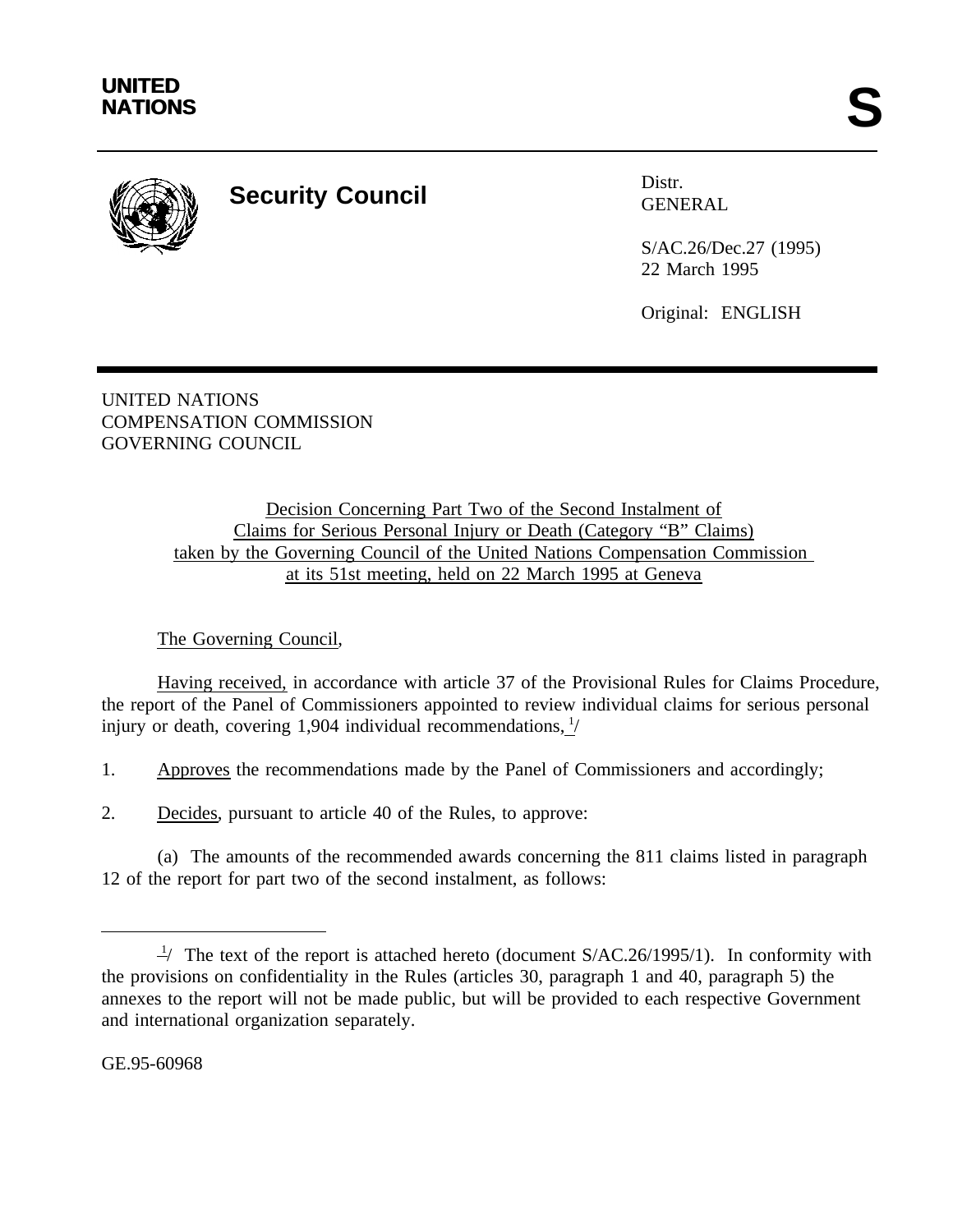S/AC.26/Dec.27 (1995) page 2

| Total Amount Awarded by Consolidated Claim Submission |                                         |                                          |
|-------------------------------------------------------|-----------------------------------------|------------------------------------------|
|                                                       | Second Instalment: Part Two             |                                          |
| Country                                               | <b>Consolidated Claim</b><br>Submission | <b>Total Amount</b><br>Awarded<br>(US\$) |
| Algeria                                               | DZ/448/1B                               | \$10,000.00                              |
| Australia                                             | AU/653/5B                               | \$2,500.00                               |
| Bahrain                                               | BH/890/5B                               | \$0.00                                   |
|                                                       | BH/965/6B                               | \$0.00                                   |
| Canada                                                | CA/942/3B                               | \$0.00                                   |
|                                                       | EG/542/5B                               | \$707,500.00                             |
|                                                       | EG/827/11B                              | \$2,500.00                               |
|                                                       | EG/874/12B                              | \$12,500.00                              |
|                                                       | EG/906/15B                              | \$2,500.00                               |
| Egypt                                                 | EG/918/13B                              | \$10,000.00                              |
|                                                       | EG/932/14B                              | \$0.00                                   |
|                                                       | EG/960/16B                              | \$10,000.00                              |
|                                                       | EG/1007/17B                             | \$60,000.00                              |
| France                                                | FR/446/7B                               | \$2,500.00                               |
| Germany                                               | DE/552/5B                               | \$2,500.00                               |
| India                                                 | IN/547/11B                              | \$5,000.00                               |
|                                                       | IN/966/14B                              | \$0.00                                   |
|                                                       | IN/1006/15B                             | \$2,500.00                               |
|                                                       | IL/287/1B                               | \$290,000.00                             |
|                                                       | Israel<br>IL/1015/2B                    | \$17,500.00                              |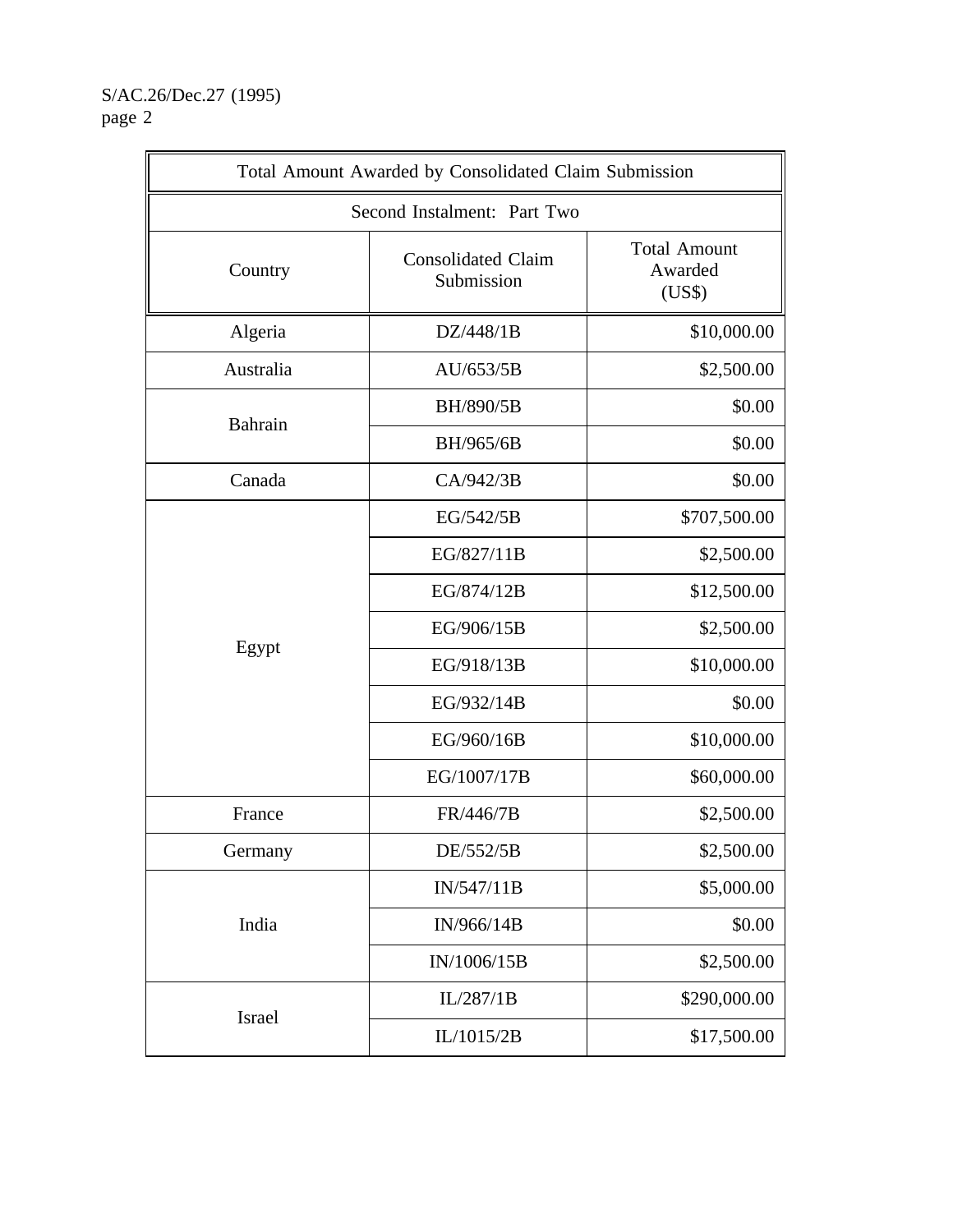|             | Total Amount Awarded by Consolidated Claim Submission |              |  |
|-------------|-------------------------------------------------------|--------------|--|
|             | Second Instalment: Part Two                           |              |  |
| Italy       | \$2,500.00<br>IT/528/4B                               |              |  |
|             | JO/437/3B                                             | \$112,500.00 |  |
| Jordan      | JO/599/4B                                             | \$17,500.00  |  |
|             | JO/763/5B                                             | \$65,000.00  |  |
|             | JO/893/6B                                             | \$32,500.00  |  |
|             | KW/546/8B Part Z                                      | \$0.00       |  |
| Kuwait      | KW/593/9B                                             | \$122,500.00 |  |
|             | KW/701/10B                                            | \$230,000.00 |  |
|             | KW/802/11B                                            | \$147,500.00 |  |
| Lebanon     | LB/458/1B                                             | \$100,000.00 |  |
| Malaysia    | MY/769/2B                                             | \$0.00       |  |
| Mauritius   | MU/993/5B                                             | \$0.00       |  |
| Morocco     | MA/483/3B                                             | \$5,000.00   |  |
|             | MA/524/4B                                             | \$0.00       |  |
|             | PK/567/4B                                             | \$10,000.00  |  |
| Pakistan    | PK/776/5B                                             | \$10,000.00  |  |
| Philippines | PH/507/5B                                             | \$0.00       |  |
|             | PH/540/2B                                             | \$145,000.00 |  |
|             | PH/556/3B                                             | \$2,500.00   |  |
|             | PH/677/6B                                             | \$2,500.00   |  |
|             | PH/809/4B                                             | \$2,500.00   |  |
|             | PH/987/7B                                             | \$0.00       |  |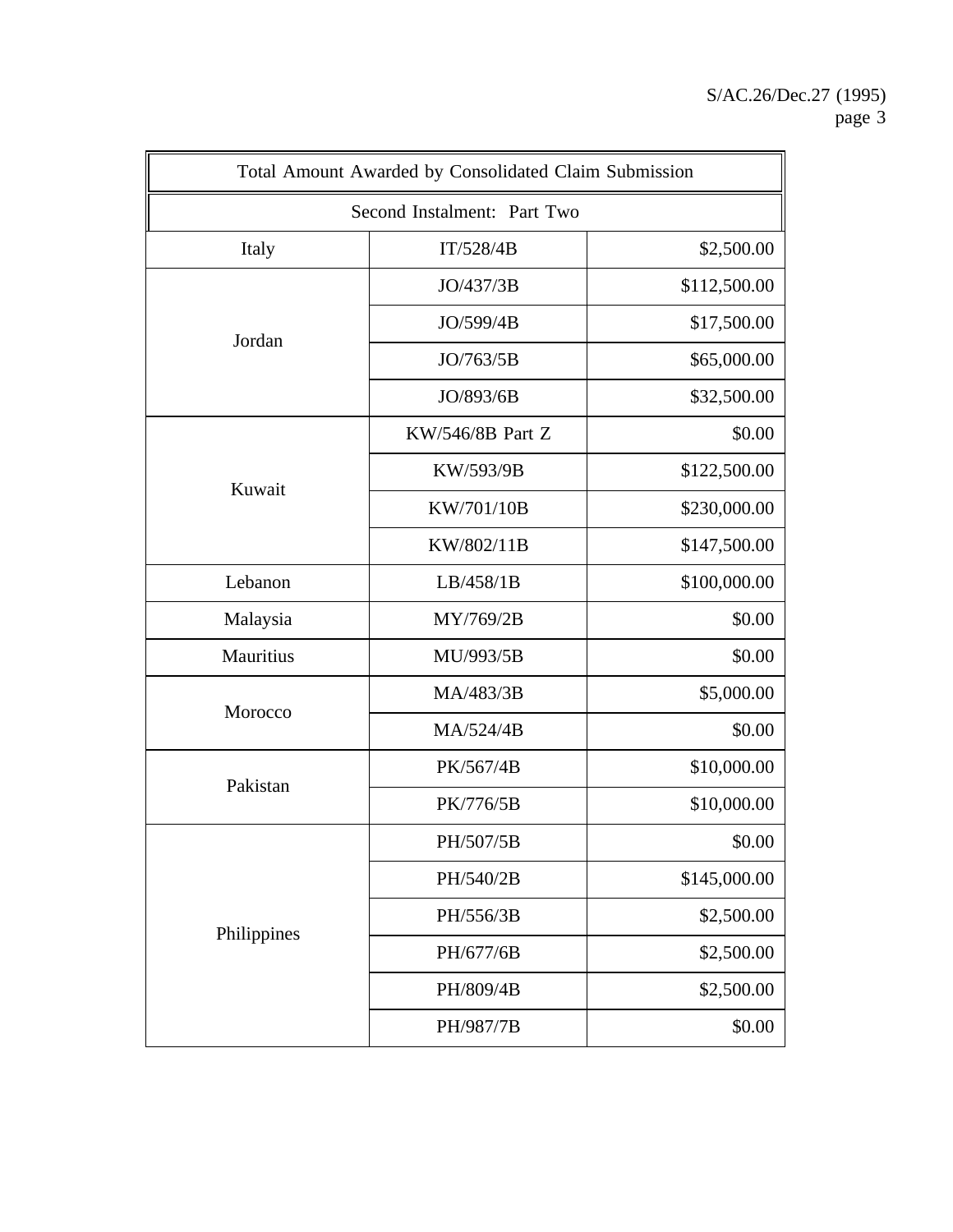S/AC.26/Dec.27 (1995) page 4

| Total Amount Awarded by Consolidated Claim Submission |                             |                |
|-------------------------------------------------------|-----------------------------|----------------|
|                                                       | Second Instalment: Part Two |                |
| Poland                                                | PL/481/2B                   | \$0.00         |
|                                                       | LK/442/3B                   | \$2,500.00     |
|                                                       | LK/560/4B                   | \$2,500.00     |
| Sri Lanka                                             | LK/785/5B                   | \$0.00         |
|                                                       | LK/975/6B                   | \$5,000.00     |
| Sudan                                                 | SD/293/1B                   | \$265,000.00   |
| Syria                                                 | SY/288/1B                   | \$137,500.00   |
| Tunisia                                               | TN/472/2B                   | \$20,000.00    |
| Ukraine                                               | UA/490/1B                   | \$5,000.00     |
|                                                       | GB/494/15B                  | \$2,500.00     |
|                                                       | GB/535/16B                  | \$15,000.00    |
| United Kingdom                                        | GB/690/17B                  | \$2,500.00     |
|                                                       | GB/1000/18B                 | \$2,500.00     |
| <b>United States</b>                                  | US/536/7B                   | \$2,500.00     |
|                                                       | US/979/8B                   | \$7,500.00     |
| Yemen                                                 | YE/559/1B                   | \$290,000.00   |
| <b>UNDP</b> Jerusalem                                 | PP/683/2B                   | \$0.00         |
| <b>UNDP</b> Washington                                | 27/571/1B                   | \$5,000.00     |
| <b>UNHCR</b> Geneva                                   | 23/587/1B                   | \$0.00         |
| <b>UNRWA Vienna</b>                                   | PP/1014/3B                  | \$2,500.00     |
| Total                                                 |                             | \$2,912,500.00 |

(b) The amounts of the recommended awards in paragraph 7 of the report concerning 12 claims from the first instalment where further documentation had been requested by the Panel of Commissioners and for which the requested documentation has been submitted, as follows: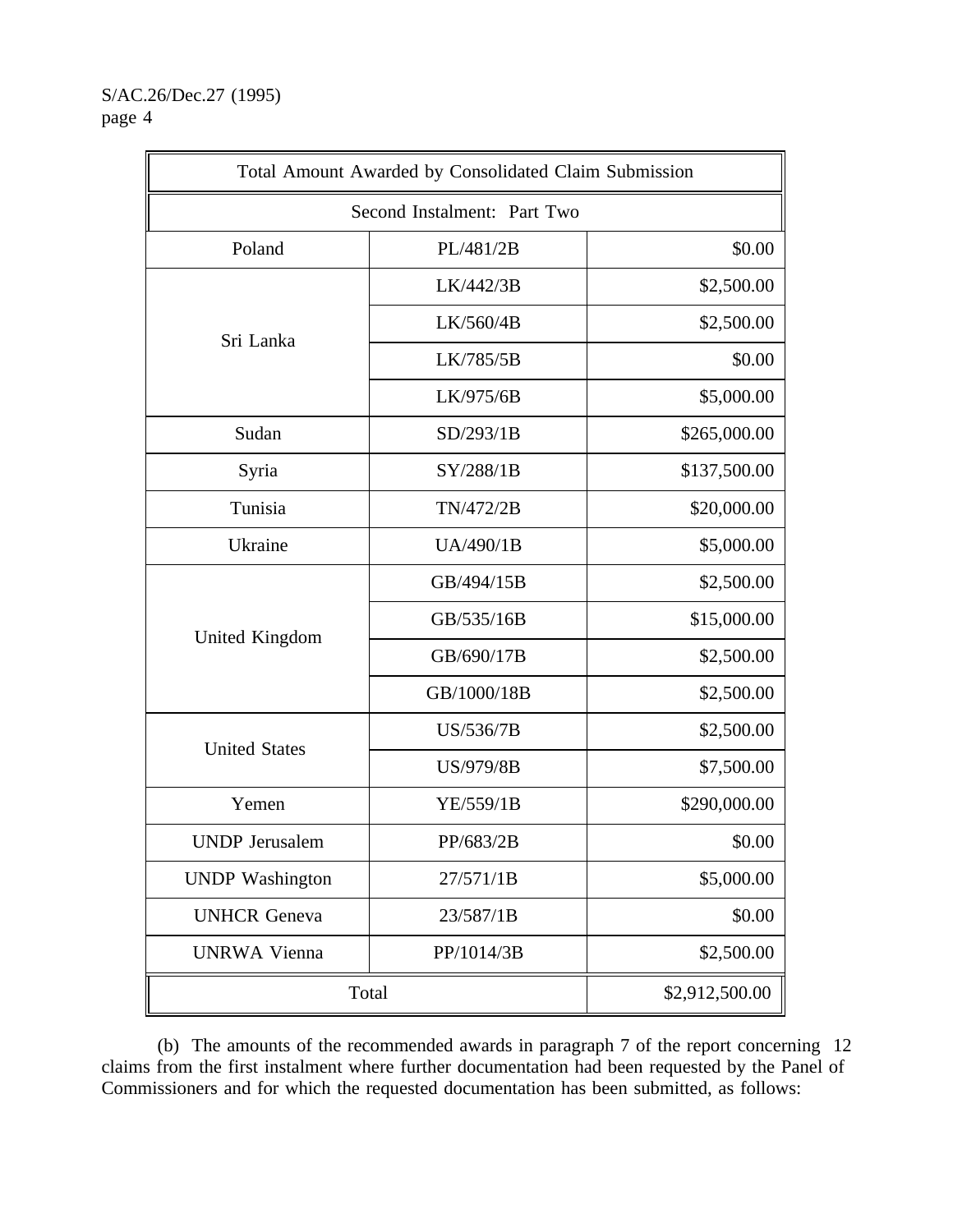| <b>First Instalment</b> |                                         |                                       |
|-------------------------|-----------------------------------------|---------------------------------------|
| Country                 | <b>Consolidated Claim</b><br>Submission | <b>Total Amount</b><br>Awarded (US\$) |
| Kuwait                  | KW/00007/01B                            | \$10,000.00                           |
| Kuwait                  | KW/00014/02B                            | \$5,000.00                            |
| Kuwait                  | KW/00144/03B                            | \$32,500.00                           |
| Total                   |                                         | \$47,500.00                           |

(c) The amount of the recommended award in paragraph 8 of the report concerning one claim from Part One of the second instalment where further documentation had been requested by the Panel of Commissioners and for which the requested documentation has been submitted, as follows:

| Second Instalment: Part One |                                         |                                       |
|-----------------------------|-----------------------------------------|---------------------------------------|
| Country                     | <b>Consolidated Claim</b><br>Submission | <b>Total Amount</b><br>Awarded (US\$) |
| Kuwait                      | KW/00191/4B                             | \$10,000.00                           |
| Total                       |                                         | \$10,000.00                           |

d) The amounts of the recommended rectifications listed in paragraph 9 of the report for claims in the first instalment from Jordan, Kuwait and Thailand, as follows:

| Consolidated<br>Claim<br>Submission | <b>Correct Amount</b>  | Previous Amount<br>Awarded | Difference           |
|-------------------------------------|------------------------|----------------------------|----------------------|
| JO/00103/01B                        | <b>\$US 987,500.00</b> | <b>\$US 982,500.00</b>     | <b>\$US 5,000.00</b> |
| KW/00144/03B                        | \$US 1,202,500.00      | \$US 1,222,500.00          | SUS (20,000.00)      |
| TH/00095/01B                        | <b>\$US 12,500.00</b>  | <b>\$US 10,000.00</b>      | <b>\$US 2,500.00</b> |